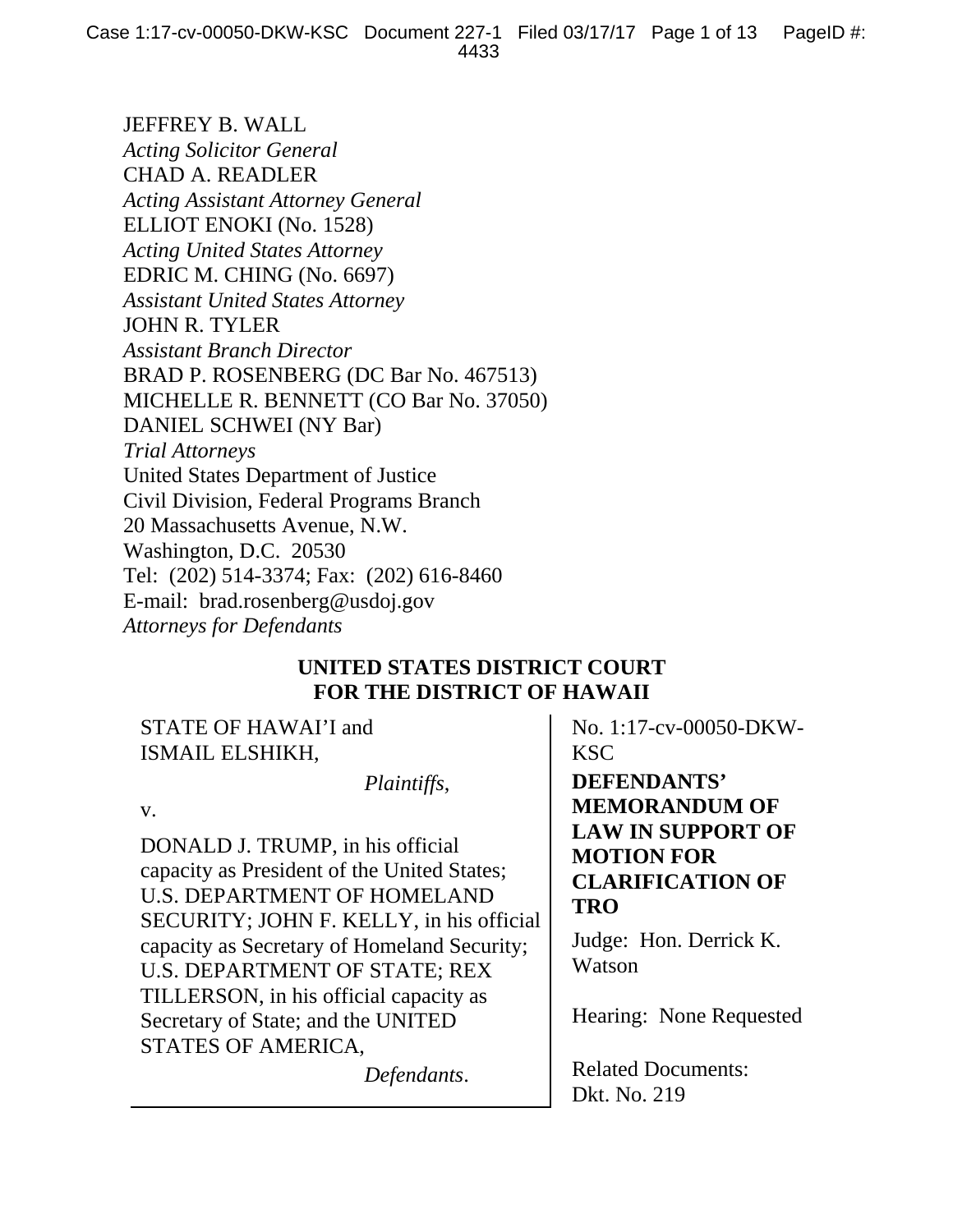# **DEFENDANTS' MEMORANDUM OF LAW IN SUPPORT OF THEIR MOTION FOR CLARIFICATION OF THIS COURT'S TEMPORARY RESTRAINING ORDER**

On March 15, 2017, this Court entered a nationwide Temporary Restraining Order that enjoined Defendants from enforcing Sections 2 and 6 of Executive Order No. 13,780.<sup>1</sup> See Order Granting Motion for Temporary Restraining Order, ECF No. 219 ("TRO"). Although the Court's TRO says that it enjoins Sections 2 and 6, many of the provisions in those sections were not addressed in the briefs that Plaintiffs filed in support of their TRO motion. It is therefore unclear whether the Court intended its injunction to extend to all of those provisions. Accordingly, Defendants seek clarification from the Court that the TRO does not apply to the provisions of the Executive Order that Plaintiffs have failed to meaningfully challenge.

Specifically, Defendants request that the Court clarify the scope of its TRO in two key respects.2 First, Plaintiffs' arguments in their TRO papers focused nearly exclusively on Section 2(c) of the Executive Order, which suspends the issuance of visas for certain nationals of six identified countries for a period of 90 days. This Court's decision similarly focuses on that suspension-of-entry

 $\overline{a}$ 1 82 Fed. Reg. 13,209 (2017).

<sup>2</sup> Notwithstanding this motion for clarification, Defendants note that they immediately took steps to ensure full compliance with this Court's TRO.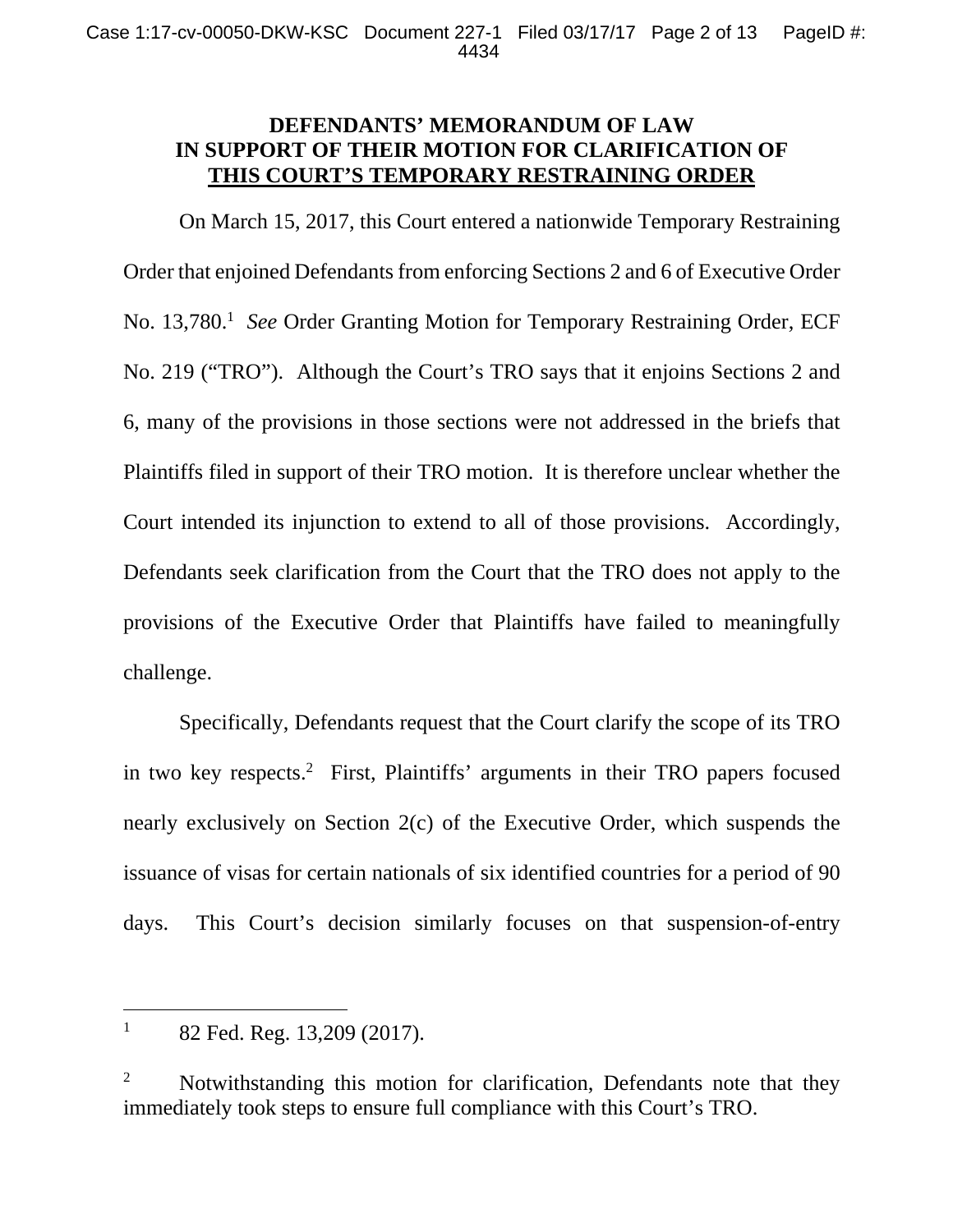#### Case 1:17-cv-00050-DKW-KSC Document 227-1 Filed 03/17/17 Page 3 of 13 PageID #: 4435

provision. Plaintiffs addressed only in passing the lawfulness of the provisions contained in Section 6 of the Executive Order, which suspends adjudication of refugee applications on a global basis, and the Court's opinion did not squarely address other provisions of Section 6 regarding refugees—including, in particular, the provision that caps the number of refugees who can be admitted to the United States in fiscal year 2017. Defendants accordingly seek clarification from the Court that its TRO does not apply to Section 6.

Second, the TRO as currently written enjoins purely internal activities of the government as described in both Sections 2 and 6, such as Section 2's provisions addressing agency review of global vetting procedures that was to take place during the suspension-of-entry period. None of these internal activities—which could take place in the absence of an Executive Order—has any immediate impact on Plaintiffs, and enjoining them has the potential to disrupt government operations and create confusion regarding internal and deliberative governmental activities during the pendency of this litigation. Accordingly, Defendants seek clarity regarding that aspect of the Court's TRO as well.

### **BACKGROUND**

As described below, both Sections 2 and 6 have numerous subparts, some of which have no impact on Plaintiffs at all and were not the focus of Plaintiffs' challenge.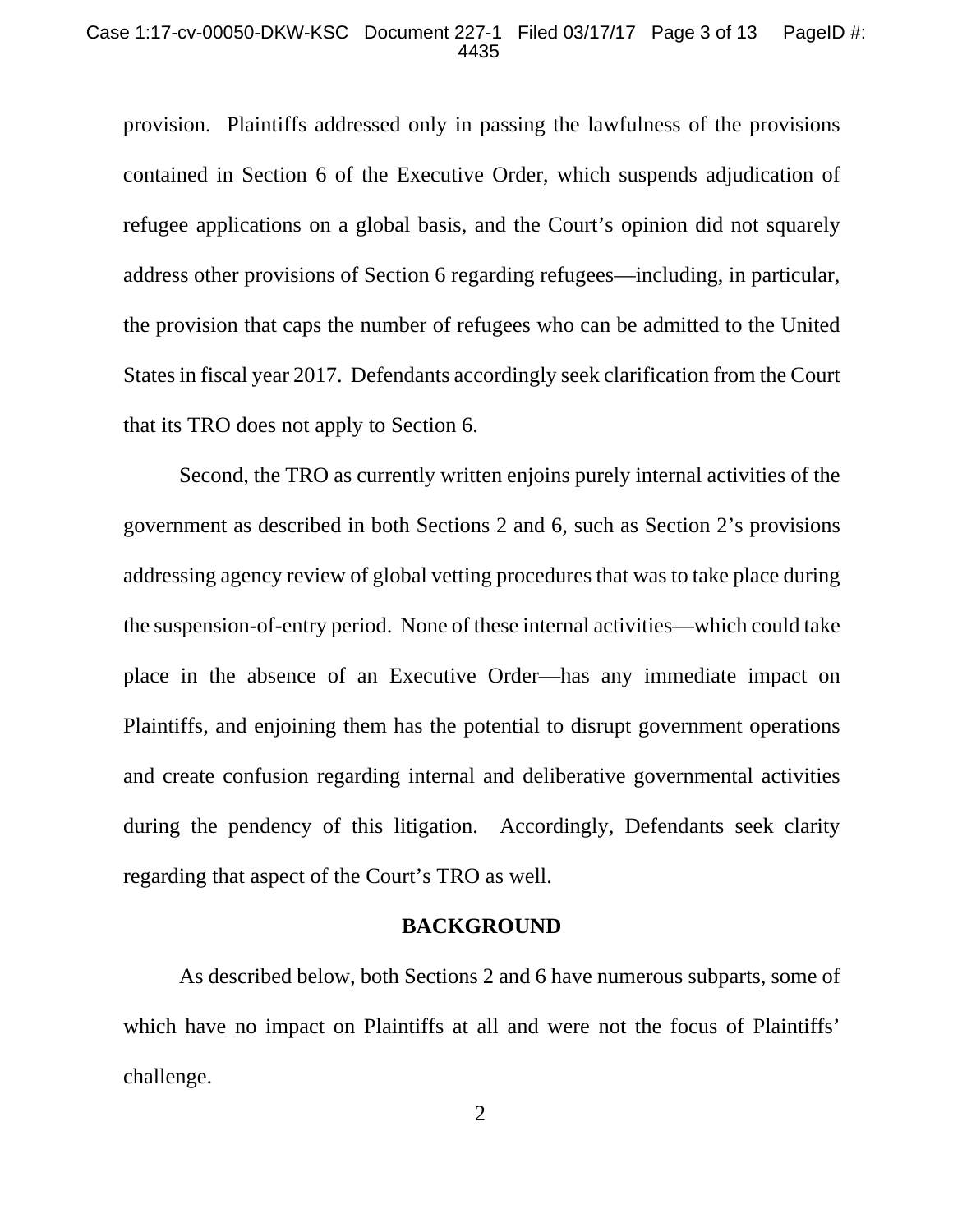#### Case 1:17-cv-00050-DKW-KSC Document 227-1 Filed 03/17/17 Page 4 of 13 PageID #: 4436

Section 2 of the Executive Order concerns vetting procedures for immigration benefits. Section 2(c) contains the 90-day suspension-of-entry provision that was the near-exclusive focus of Plaintiffs' briefing. *See* Executive Order No. 13,780 § 2(c). The remainder of Section 2 sets forth a process by which the President will make an additional determination about whether any restrictions on entry are necessary for certain foreign nationals or categories of foreign nationals. To begin that process, Section 2(a) requires the Secretary of Homeland Security, in consultation with the Secretary of State and the Director of National Intelligence, to conduct a worldwide review of vetting procedures to ensure that foreign governments are providing information necessary to ensure that individuals seeking visas or other immigration benefits are not a security or public safety threat, while Section 2(b) requires the preparation and submission to the President of a report based upon that review. *See id.* § 2(a), (b). Section 2(d) provides that, following the submission of the report referenced in subsection (b), the Secretary of State shall request that foreign governments begin to supply additional, needed information. *Id.* § 2(d). Sections 2(e) and 2(f) contain various procedures that assist the President in making subsequent determinations about whether restrictions on entry are warranted for "appropriate categories of foreign nationals of countries that have not provided the information requested[.]" *Id.* § 2(e), (f). Finally, Section 2(g) provides that the Secretaries of State and Homeland Security shall submit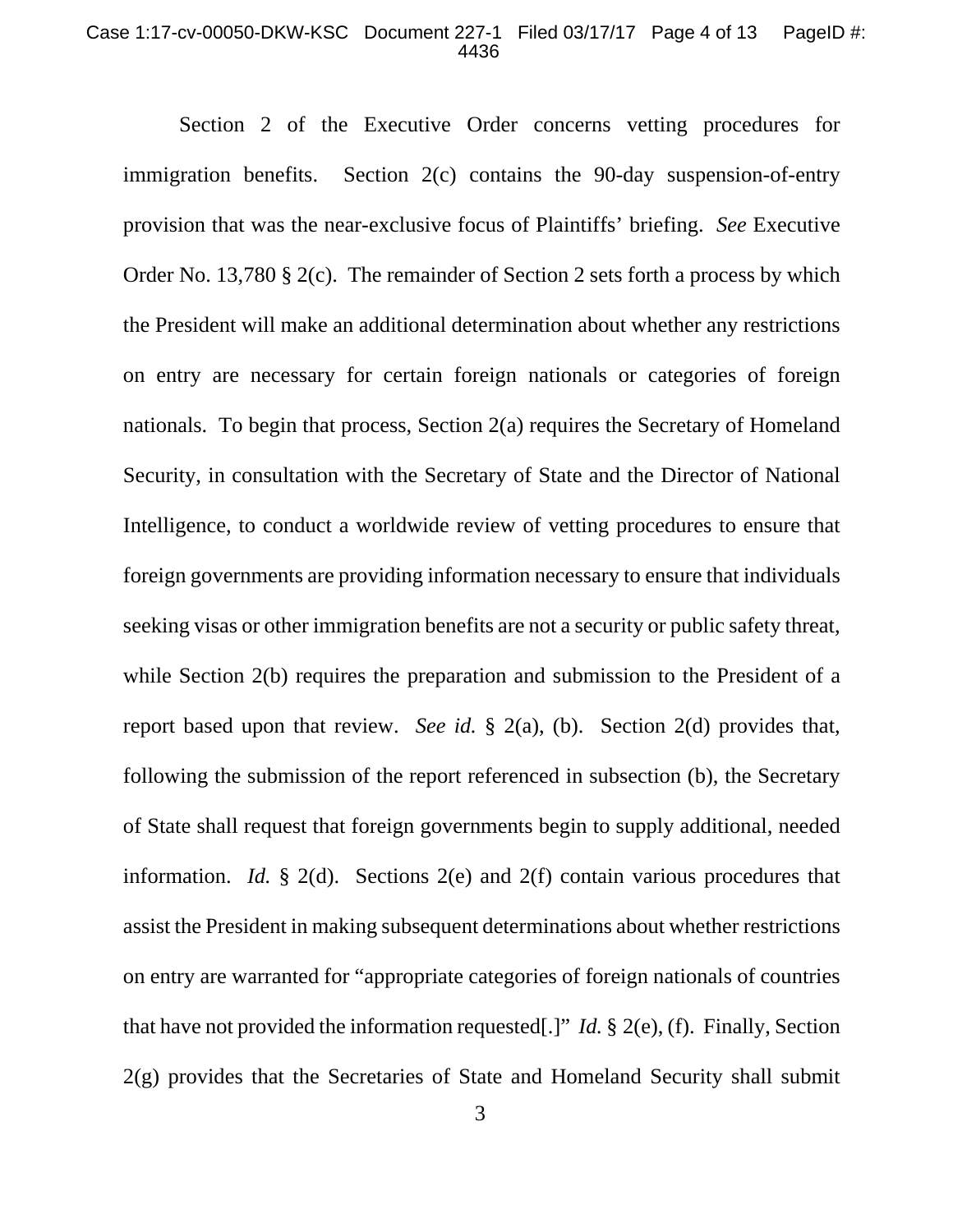various joint reports on their progress in implementing the provisions of the Order. *Id.* § 2(g).

Section 6 of the Executive Order concerns certain aspects of the U.S. Refugee Admissions Program ("USRAP"). Section 6(a) suspends travel under USRAP and decisions on refugee applications for a period of 120 days after the effective date of the Executive Order, subject to waivers. *See* Executive Order 13,780 § 6(a). That subsection also provides that, during the suspension period, the government shall conduct an internal review of USRAP application and adjudication procedures; following that review and the resumption of USRAP, the government is to implement additional procedures identified by the review in order to ensure that decisions on applications for refugee status are made only for stateless persons and nationals of countries where adequate additional procedures to protect the security and welfare of the Nation are in place. *Id.* In Section 6(b), the President proclaimed "that the entry of more than 50,000 refugees in fiscal year 2017 would be detrimental to the interests of the United States" and, on that basis, "suspend[ed] any entries in excess of that number[.]" *Id.* § 6(b). Section 6(c) sets forth various waiver provisions to the 120-day suspension. *See id.* § 6(c). Finally, Section 6(d) sets forth a policy of coordinating refugee placement and settlement with state and local jurisdictions. *See id.* § 6(d).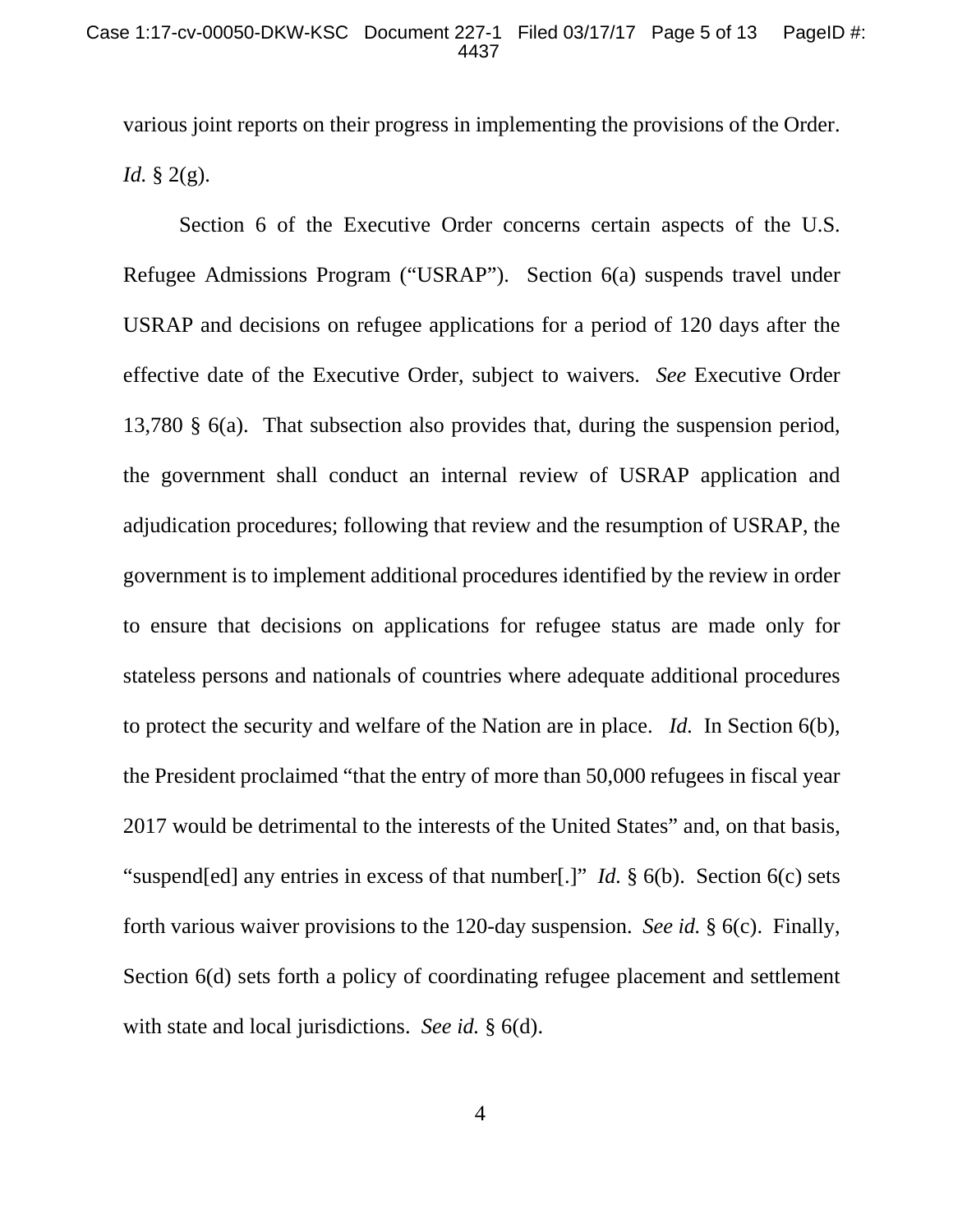#### **ARGUMENT**

Plaintiffs' TRO briefing focused on the 90-day suspension-of-entry provision contained in Section 2(c) of the Executive Order and the alleged impact that the application of that provision would have on them. In significant contrast, Plaintiffs' briefs spoke comparatively little to the refugee provisions in Section 6 of the Executive Order, and did not speak at all either to the internal review provisions in Sections 2 and 6 or to the 50,000-person cap on the number of refugees in Section 6(b). The Court's opinion likewise focused almost exclusively on Section 2(c)'s entry suspension, and specifically on Plaintiffs' challenge to that provision under the Establishment Clause. Defendants respectfully submit that the TRO should apply only to that provision.

Plaintiffs' claims of harm principally relate to Section 2(c). For example, Hawaii claimed that its university system would be harmed by the Executive Order because it would not be able to recruit and retain foreign students and faculty from the six countries subject to the suspension of entry. *See* Mem. in Supp. of Plaintiffs' Mot. for a Temporary Restraining Order (ECF No. 65-1) ("Pl. Mem.") at 14-15. Hawaii also claimed that the Executive Order would harm the State's economy including, in particular, tourism. *See id.* at 17-18. This Court concluded that Hawaii has Article III standing "[f]or purposes of" this early stage of the proceedings because "(1) its universities will suffer monetary damages and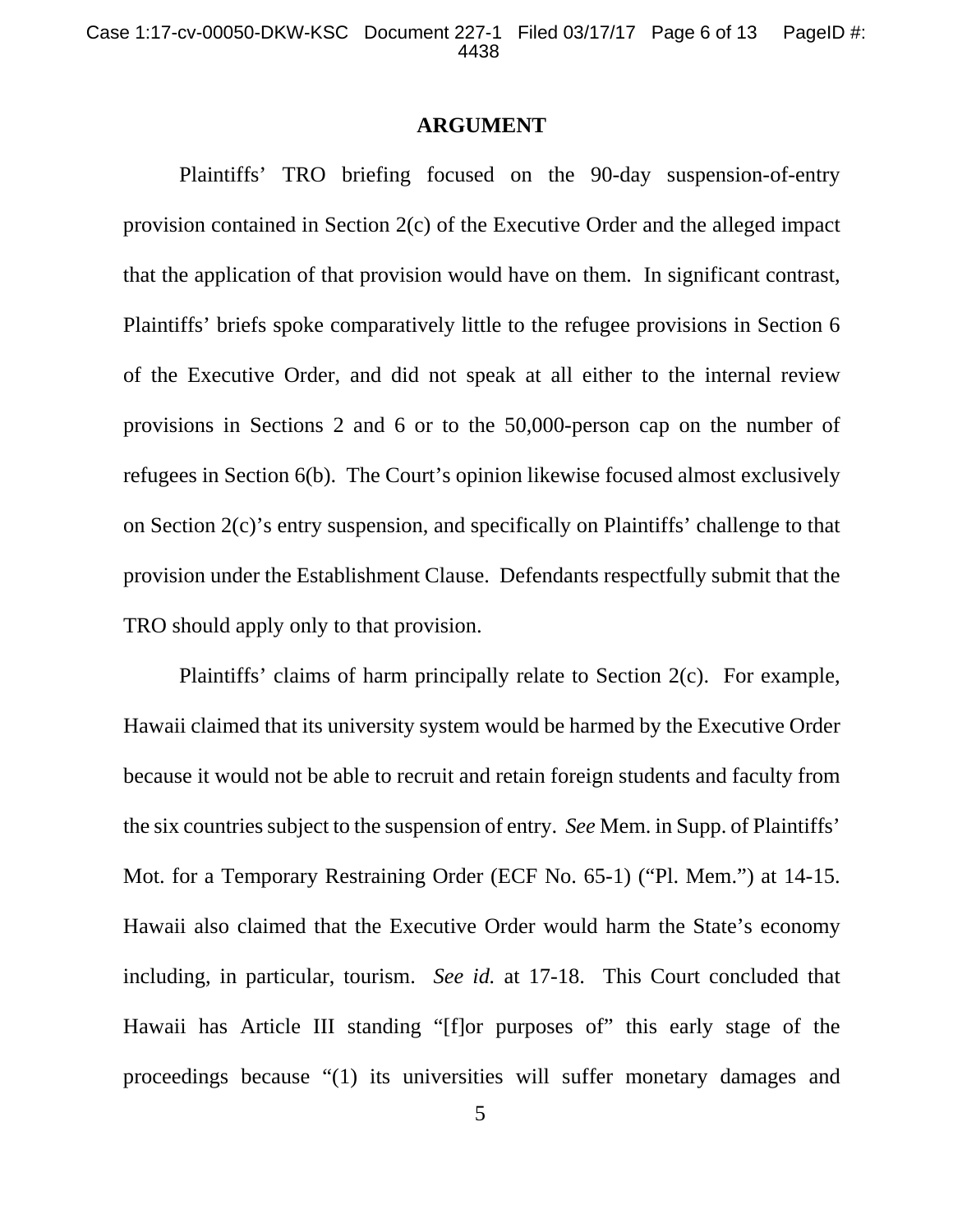intangible harms; (2) the State's economy is likely to suffer a loss of revenue due to a decline in tourism; (3) such harms can be sufficiently linked to the Executive Order; and (4) the State would not suffer the harms to its proprietary interests in the absence of implementation of the Executive Order." TRO at 21. None of these alleged harms, however, has anything to do with the Executive Order's refugee provisions, let alone provisions regarding internal review of the Nation's screening and vetting procedures to identify ways to improve those procedures.<sup>3</sup>

Plaintiffs' merits arguments likewise focused on the application of Section 2(c). Neither Plaintiffs' Due Process nor Establishment Clause arguments address Section 6 of the Executive Order, save for a characterization by Plaintiffs of prior statements by the President "that the original Order was intended to favor Christian over Muslim refugees," Pl. Mem. at 43, as well as a passing reference to refugee claims in Plaintiffs' reply, *see* Reply in Support of TRO (ECF No. 191) at 14.4 The

l

<sup>3</sup> Plaintiff Elshikh similarly asserts that he will be harmed by the application of Section 2(c), which he claims will preclude his mother-in-law from entering the United States. *See* Pl. Mem. at 20.

<sup>4</sup> Plaintiffs' statutory arguments similarly focused on the entry suspension provision. Indeed, one of the two statutory provisions primarily relied upon by Plaintiffs, 8 U.S.C.  $\S 1152(a)(1)(A)$ , does not even apply to the refugee program and thus has no bearing on Section 6 of the Executive Order. Plaintiffs' statutory argument regarding the refugee provision is otherwise relegated to an aside regarding "applicant[s] for refugee status," Pl. Mem. at 29-30, as well as a conclusory assertion that Section 6 exceeds the President's statutory authority under 8 U.S.C. §§ 1182(f) and 1185(a), *see id.* at 50.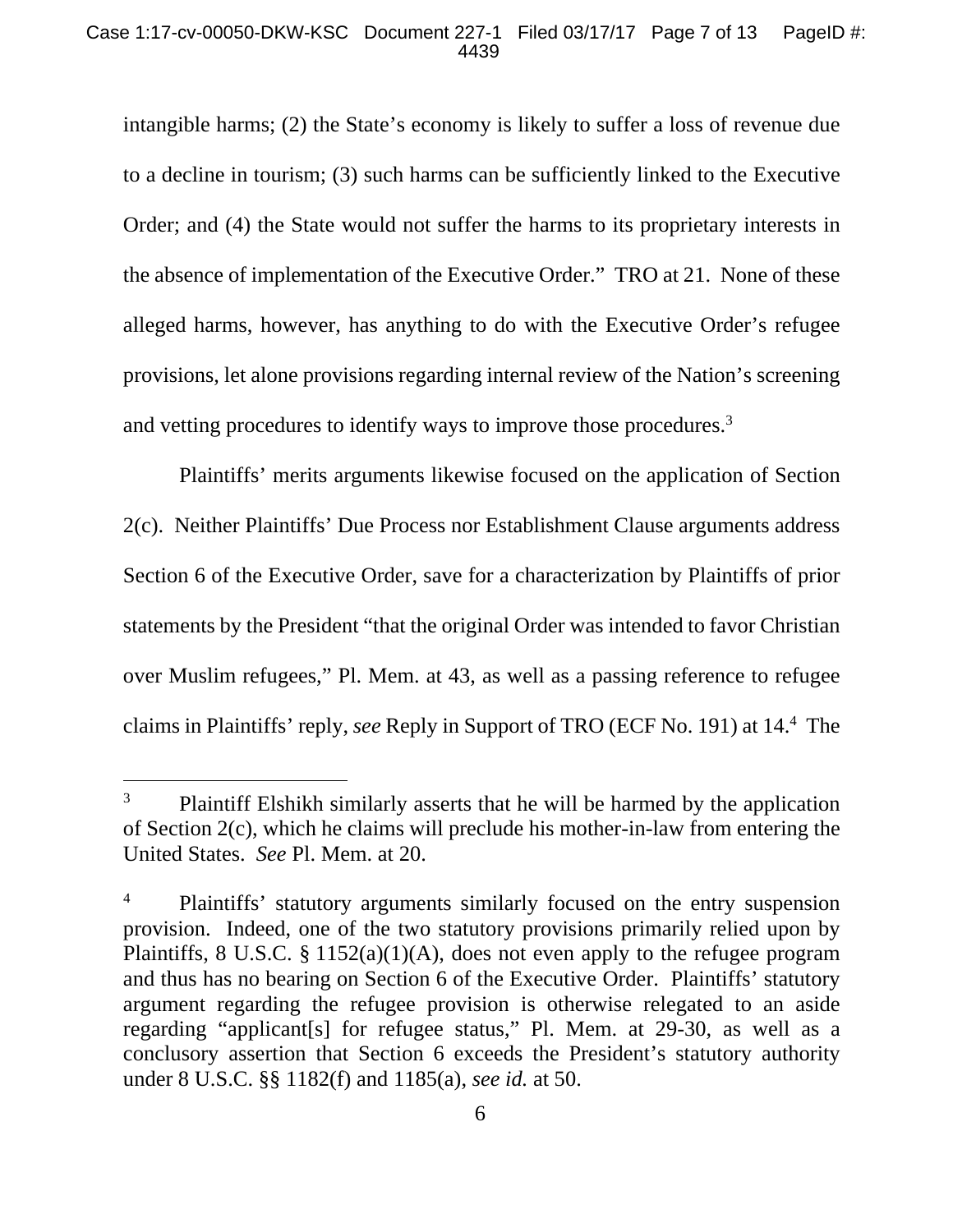Court—like Plaintiffs—similarly focused its Establishment Clause analysis on the suspension of entry provisions contained in Section 2(c) of the Executive Order. In concluding that Plaintiffs are likely to succeed on their Establishment Clause claim, the Court focused on the six countries affected by Section 2(c). *See* TRO at 31 (discussing the makeup of those countries and noting that it would not be a "paradigmatic leap to conclude that targeting these countries likewise targets Islam"). That analysis can apply only to Section 2(c), as only Section 2(c) contains operative provisions regarding the six countries. By contrast, the refugee provisions contained in Section 6 of the Executive Order do not target any countries at all: The 120-day suspension of USRAP and the 50,000 refugee cap both apply on a global basis to all refugees, regardless of country of nationality.

To the extent that Plaintiffs' briefs refer to the effects of the Executive Order on refugees, they only do so in a generalized manner with occasional references to the 120-day suspension of the refugee program, *see, e.g.*, Pl. Mem. at 12 (noting that Section 6(a) "suspends [USRAP] for a period of 120 days"), or vague predictions that the State's "small" program "to resettle and assist refugees" will be hindered, Pl. Mem. at 16; *see id.* at 48 (alleging that Hawaii will be forced to "abandon" its refugee program).<sup>5</sup> Plaintiffs' briefs do not mention the 50,000

 $\overline{a}$ 

<sup>5</sup> Plaintiffs did not submit any declarations in support of their TRO on this point or regarding refugees generally. *See* ECF No. 66.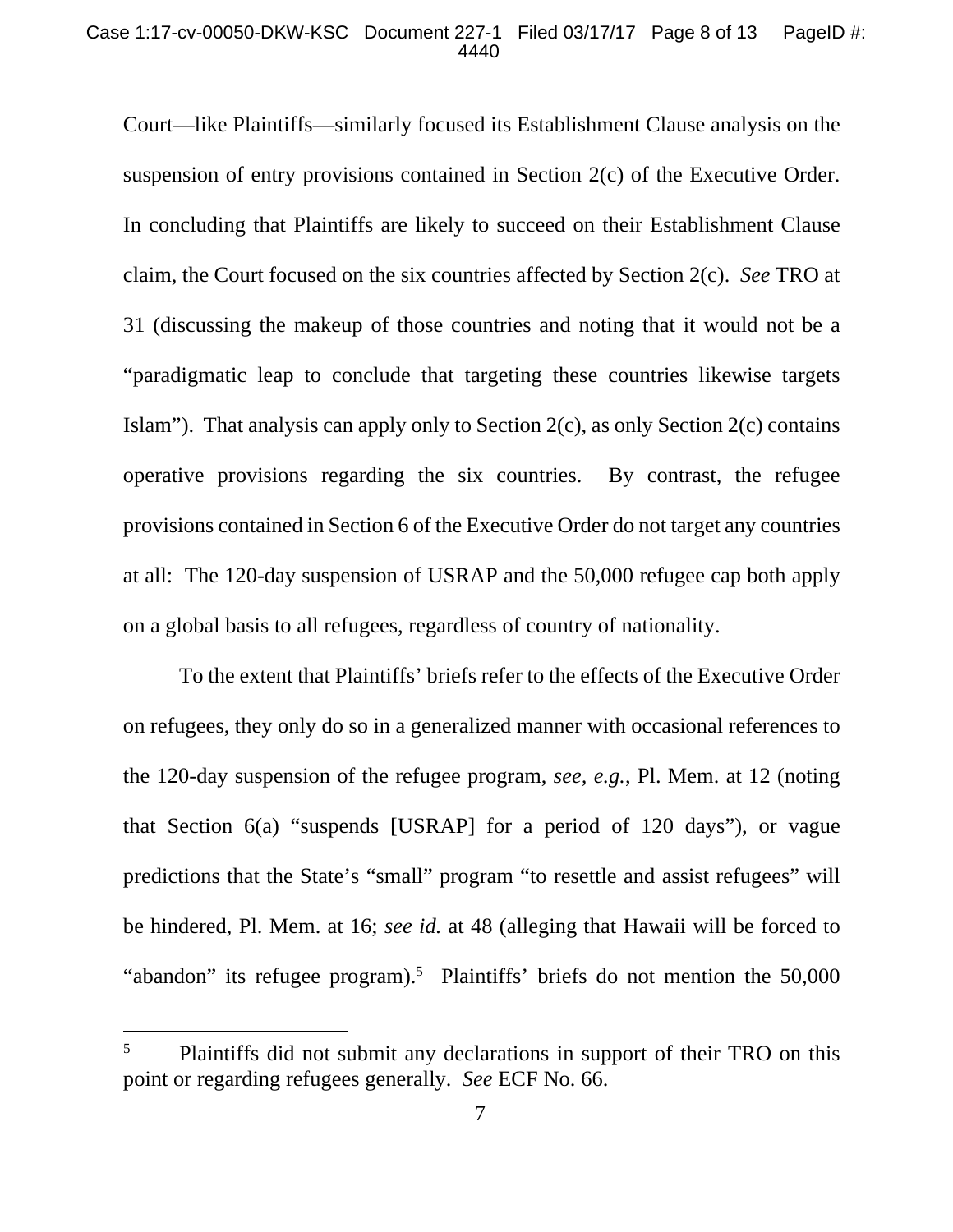#### Case 1:17-cv-00050-DKW-KSC Document 227-1 Filed 03/17/17 Page 9 of 13 PageID #: 4441

person refugee cap at all. The Court's opinion did not address these aspects of Plaintiffs' allegations: it did not find standing based on Hawaii's purported injury to its refugee program, TRO at 16-21; it did not discuss application of the Establishment Clause to provisions involving refugees, *id.* at 28-40; and it expressly reserved judgment on Plaintiffs' other claims, *id.* at 29 n.11.

It is well settled that "[i]njunctive relief is an 'extraordinary remedy' [which] 'must be tailored to remedy the specific harm alleged.'" *McCormack v. Hiedeman*, 694 F.3d 1004, 1019 (9th Cir. 2012) (quoting *Winter v. Nat. Res. Def. Council, Inc.*, 555 U.S. 7, 24 (2008); *Park Vill. Apartment Tenants Ass'n v. Mortimer Howard Tr.*, 636 F.3d 1150, 1160 (9th Cir. 2011)). In that regard, "injunctive relief should be no more burdensome to the defendant[s] than necessary to provide complete relief to the plaintiffs." *Califano v. Yamasaki*, 442 U.S. 682, 702 (1979); *see Price v. City of Stockton*, 390 F.3d 1105, 1117 (9th Cir. 2004) (noting that an injunction should "remedy only the specific harms shown by the plaintiffs, rather than 'to enjoin all possible breaches of the law'") (quoting *Zepeda v. INS*, 753 F.2d 719, 728 n.1 (9th Cir. 1983)).

In light of the focus of Plaintiffs' briefing and the Court's analysis, Defendants respectfully request that this Court clarify that its TRO only applies to Section 2(c) of the Executive Order. Tailoring a TRO to Section 2(c) of the Executive Order was the course taken in *International Refugee Assistance Project*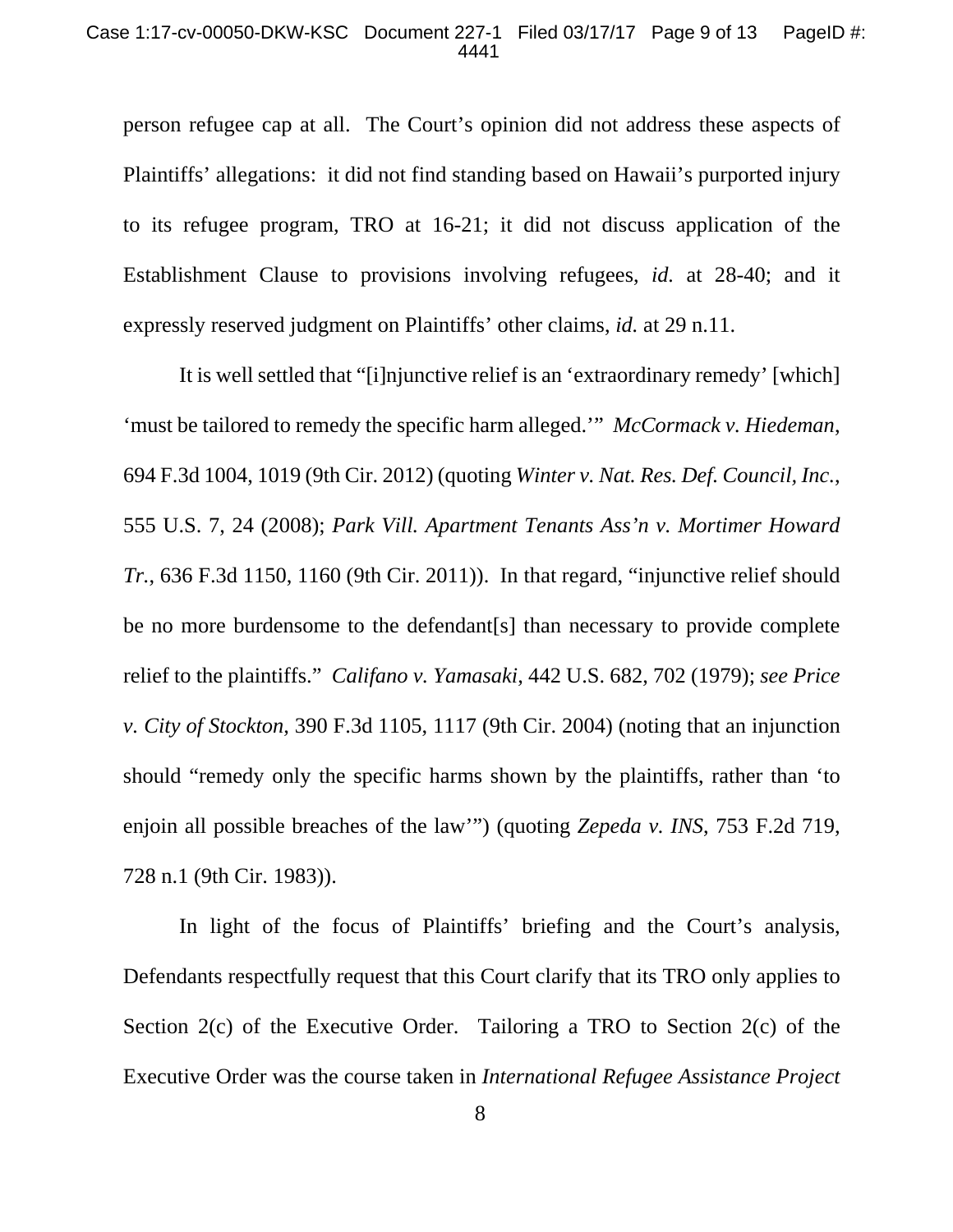*v. Trump*, in which plaintiffs specifically challenged both Sections 2 and 6, including Section 6(b)'s cap on refugees for fiscal year 2017. *See* Civil Action No. TDC-17-0361, 2017 WL 1018235 (D. Md. Mar. 16, 2017). That court, however, declined the invitation to enter the injunction plaintiffs' sought, finding that "Plaintiffs' Establishment Clause and INA arguments focused primarily on the travel ban for citizens of the six Designated Countries in Section 2(c)" of that Order and, accordingly, "enjoin[ed] that provision only." *Id.* at \*17. Because Plaintiffs here have neither challenged nor demonstrated any harms associated with Section 6, the Court should clarify that its injunctive order does not apply to those provisions.

In the alternative, if the Court clarifies that the TRO applies to Section 6, it should nonetheless decline to apply the TRO to the 50,000 person refugee cap contained in Section 6(b). Plaintiffs' briefing makes no mention of the cap, and this Court did not address it in its Order. Moreover, that cap—which has global applicability—draws no distinction whatsoever on the basis of religion, and none of the courts to analyze either the old or the new Executive Orders has called that cap into question.

At a minimum, the Court should clarify that its TRO does not apply to the provisions of Sections 2 and 6 that call for internal governmental activities. Substantial portions of Sections 2 and 6 involve only such activities, including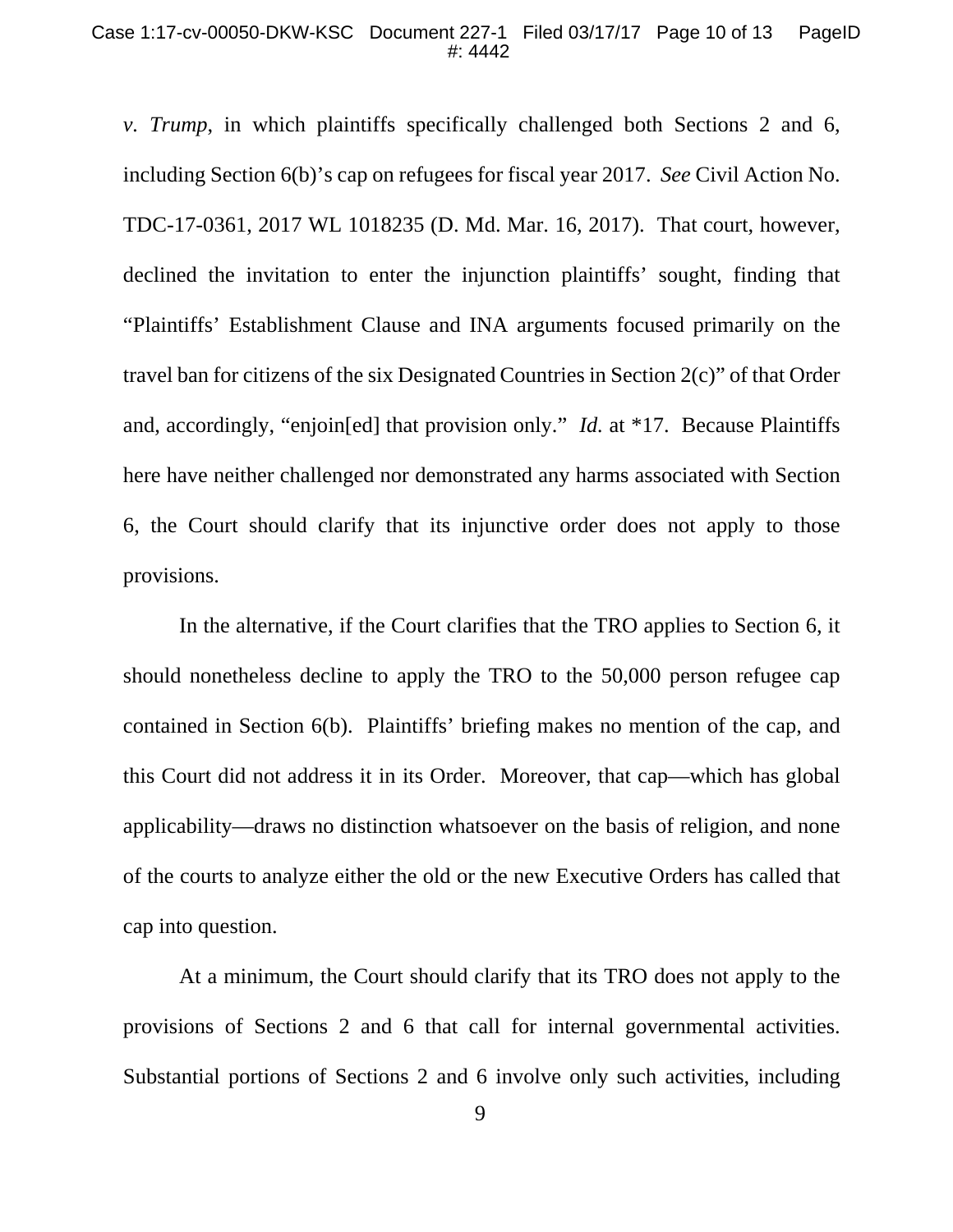conducting reviews and updating policies. Others relate to inter-governmental diplomatic and official communications. Specifically, if this Court declines to limit its TRO to Section 2(c), Defendants request that the Court clarify that its TRO does *not* apply to the following provisions:

- Section 2(a) (requiring Secretary of Homeland Security to conduct worldwide review of vetting procedures to ensure that foreign governments are providing information necessary to ensure that individuals seeking visas or other immigration benefits are not a security or public safety threat);
- Section 2(b) (requiring the preparation and submission to the President of a report based upon review described in Section 2(a));
- Section 2(d) (providing that Secretary of State shall request that foreign governments begin to supply additional, needed information about its nationals);
- Section 2(e) (instructing the Secretary of Homeland Security to submit to the President, after the period in Section 2(d) expires, recommendations regarding future restrictions on entry of appropriate categories of foreign nationals of countries that have not provided the requested information);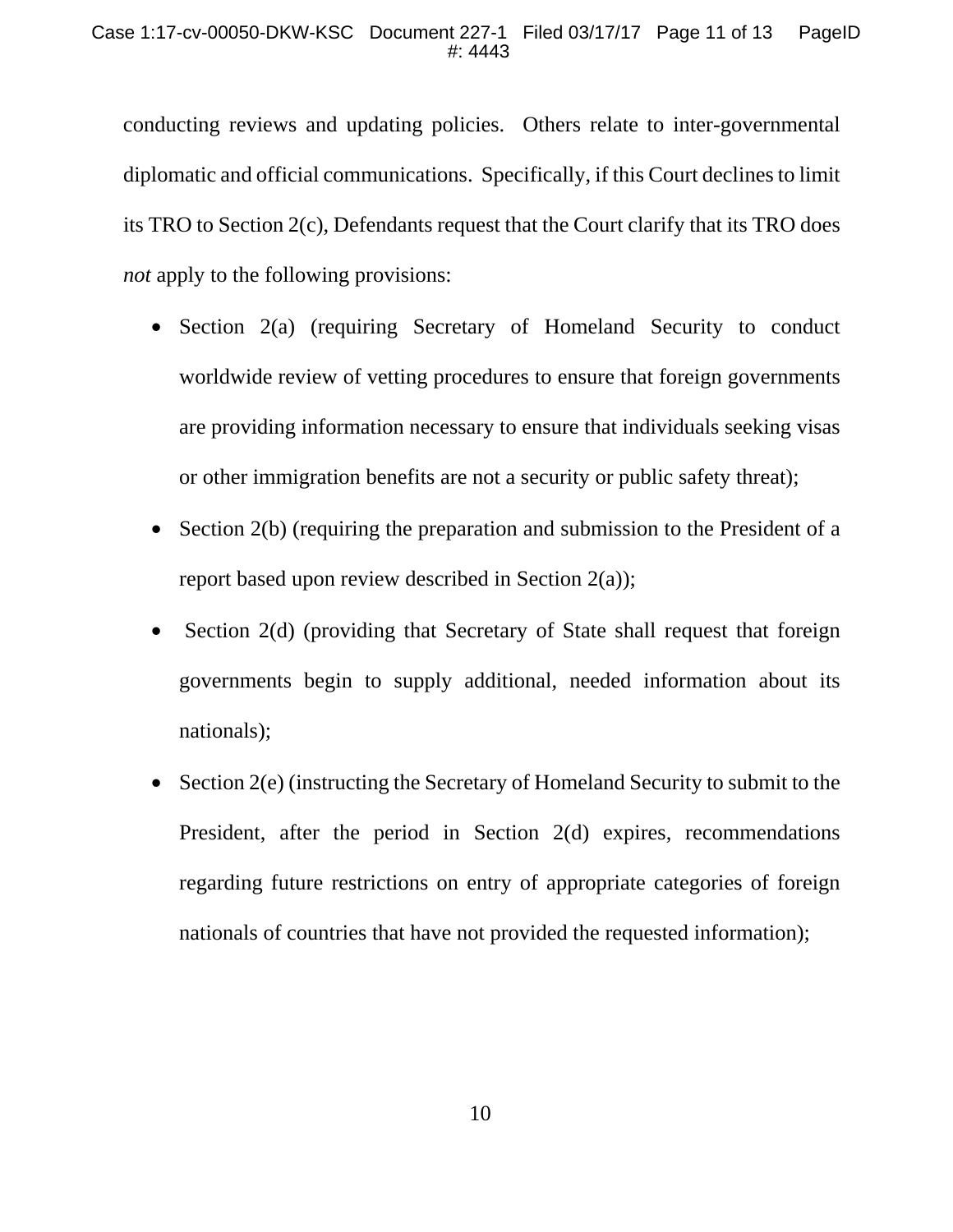- Section 2(f) (authorizing the Secretary of Homeland Security to make additional recommendations to the President following the initial recommendations); and
- Section 2(g) (providing that Secretaries of State and Homeland Security shall submit various joint reports on their progress in implementing the provisions of the Order).

Similarly, Defendants request that the Court clarify that its TRO does not apply to those portions of Section 6(a) of the Executive Order regarding the review of the USRAP application and adjudication procedures, including the implementation of those procedures, as well as Section 6(d), which encourages the coordination of refugee placement with state and local jurisdictions.

## **CONCLUSION**

 This Court should clarify that its TRO applies only to Section 2(c) of the Executive Order.